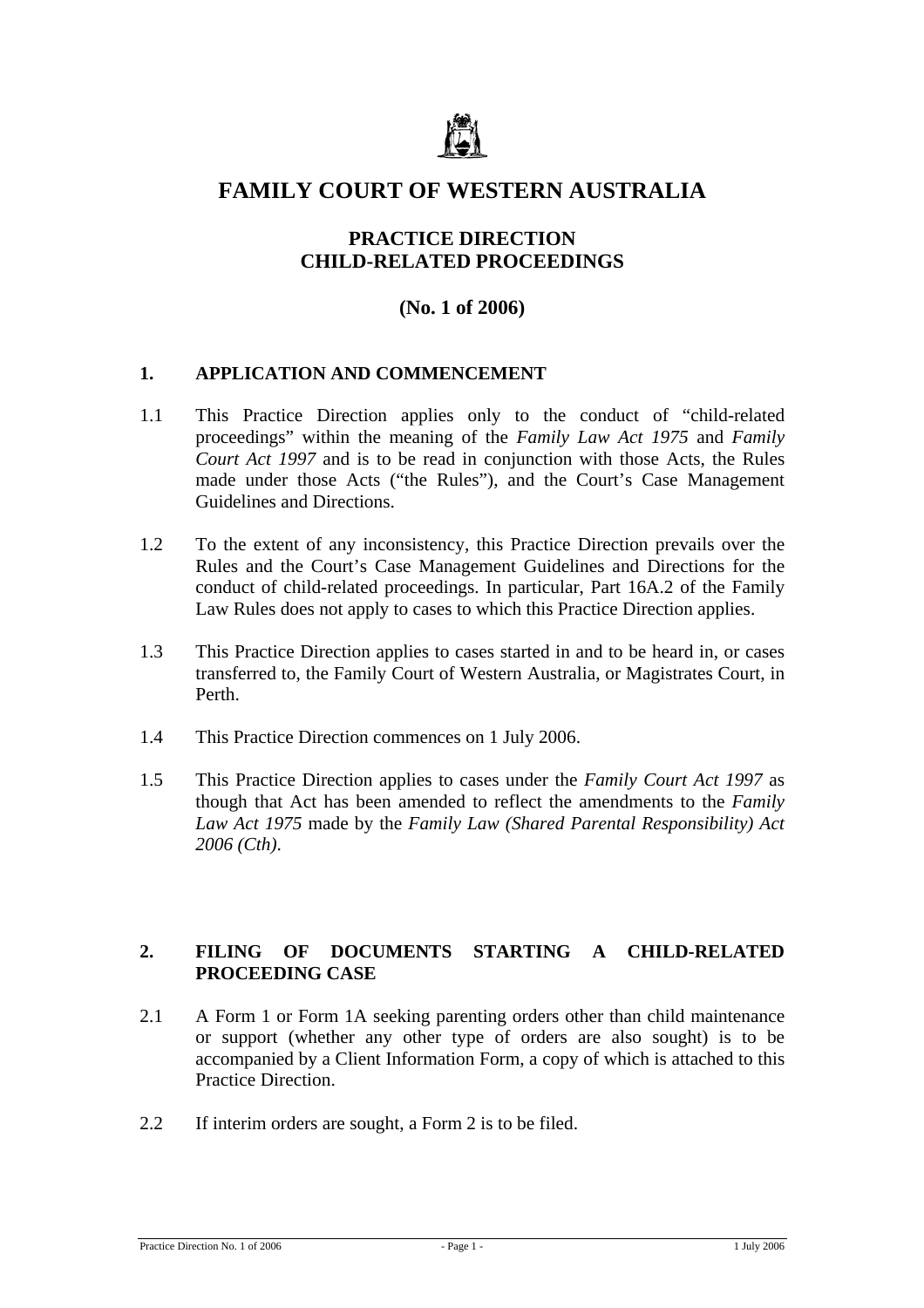- 2.3 Affidavits in support of a Form 2 will not be accepted for filing unless the Court gives permission.
- 2.4 Permission to file an affidavit is to be sought by providing the affidavit and a letter addressed to the Duty Registrar setting out the reasons relied upon with reference to the affidavit sought to be filed. Permission will not usually be given unless the case is listed on an *ex parte* basis.
- 2.5 Affidavits are not to be filed with a Form 2A unless an affidavit has been accepted for filing in support of the Form 2 or permission to file that affidavit is given.

#### **3. LISTING PROCEDURES**

- 3.1 Applications starting a case seeking parenting orders will be listed to a case assessment conference as soon as practicable after 28 days from the date of filing.
- 3.2 A listing earlier than 28 days from the date of filing is to be sought by letter addressed to the Duty Registrar setting out the reasons relied upon. Unless the case is listed on an *ex parte* basis, the case will usually be listed to an urgent case assessment conference.

#### **4. CASE ASSESSMENT CONFERENCES**

- 4.1 Except as set out in paragraph 8 of these Practice Directions case assessment conferences will be conducted by a Family Consultant.
- 4.2 Evidence of anything said to a Family Consultant is admissible in court.
- 4.3 At the case assessment conference the Family Consultant will:
	- (i) conduct a screening and assessment of the case;
	- (ii) where possible assist the parties to reach agreement on all or part of their case;
	- (iii) seek to identify the relevant issues in the case; and
	- (iv) consider appropriate case management options.
- 4.4 At the conclusion of the case assessment conference the case will be referred to a Magistrate for an immediate case assessment hearing.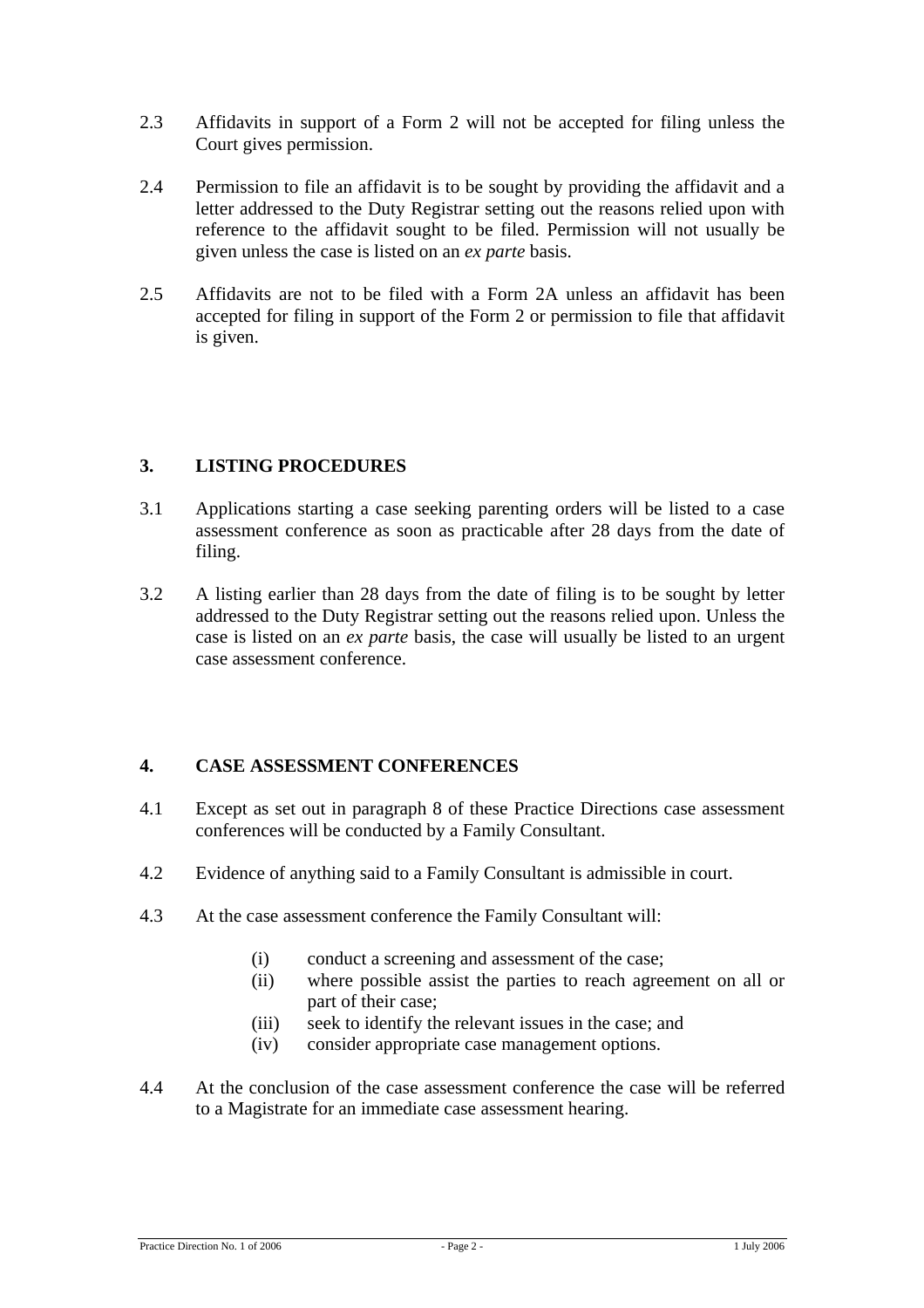#### **5. CASE ASSESSMENT HEARINGS**

- 5.1 Case assessment hearings will usually take place in a courtroom. A Magistrate may however conduct the hearing in a conference room if it is considered appropriate.
- 5.2 At a case assessment hearing the Court may:
	- (i) make any orders the terms of which are agreed;
	- (ii) receive evidence from the parties and/or the Family Consultant;
	- (iii) restrain the parties by injunction from filing any applications in the case without permission;
	- (iv) identify and record the relevant issues in dispute between the parties;
	- (v) determine if an interim hearing is required and make appropriate procedural orders for that hearing;
	- (vi) make orders regarding the filing of affidavits and the issues to be dealt with in the affidavits;
	- (vii) make any appropriate orders regarding allegations of child abuse or family violence;
	- (viii) appoint an independent children's lawyer;
	- (ix) allocate the case to the appropriate track in accordance with paragraph 6;
	- (x) allocate a Case Coordinator to the case; and
	- (xi) allocate the next court event.
- 5.3 Unless otherwise ordered, the parties shall sit at the bar table during a case assessment hearing.
- 5.4 At this hearing unless otherwise requested the parties and their lawyers may remain seated whilst addressing, or being addressed, by the Court.

#### **6. ALLOCATION OF CASE TO A TRACK**

- 6.1 A case may be allocated to the "Judge Track", "Magistrate Track" or "Consultant Track".
- 6.2 A case may be allocated to the Judge Track where it appears:
	- (i) the estimated final hearing time for the case exceeds 2 days;
	- (ii) the case involves international or interstate relocation of a child;
	- (iii) the case involves international issues such as jurisdiction;
	- (iv) the case involves familicide or homicide;
	- (v) a Magistrate does not have jurisdiction to hear the case; or
	- (vi) the issues in the case are of a nature that would otherwise make it appropriate to be heard by a Judge.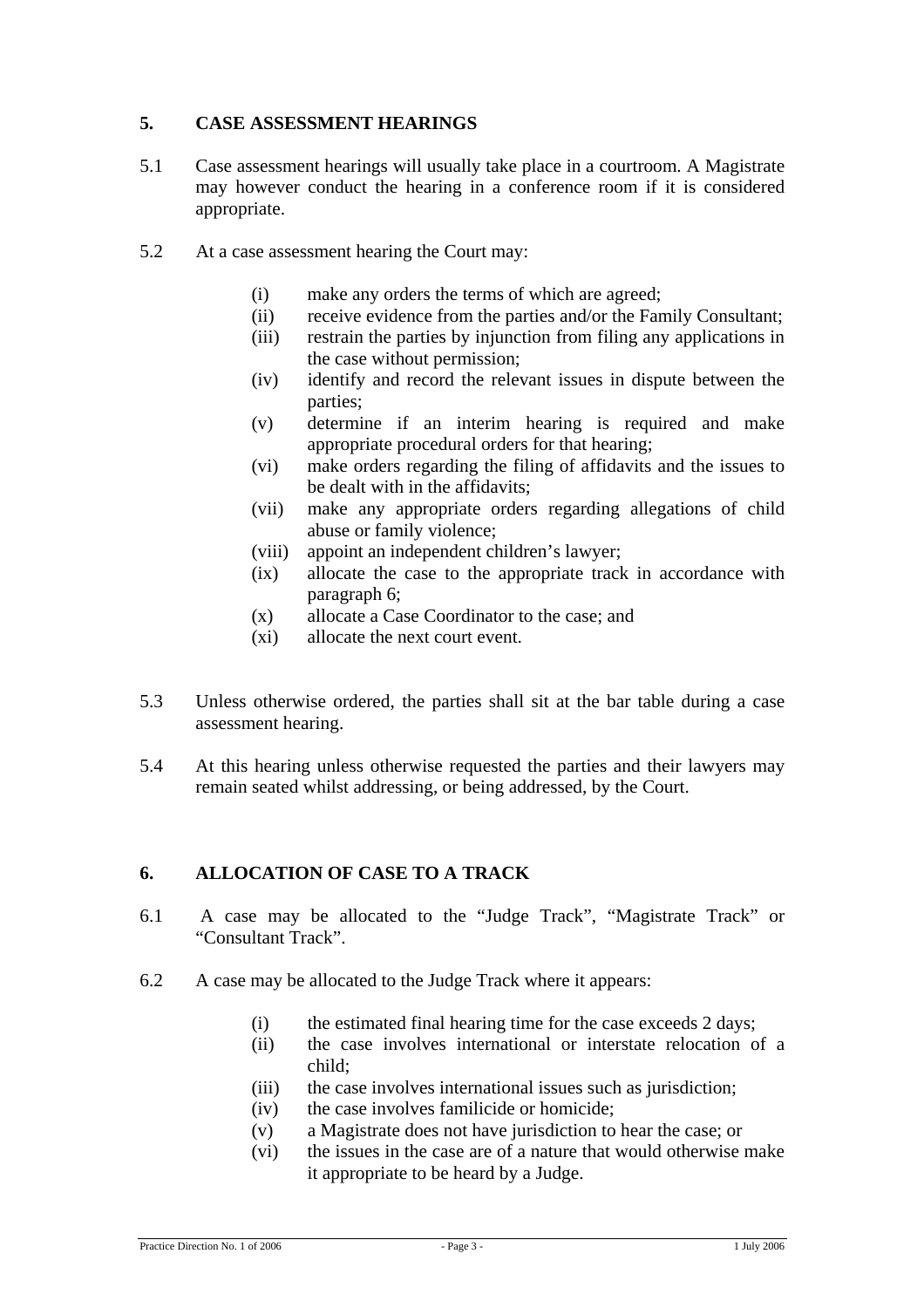- 6.3 A case may be allocated to the Consultant Track where it appears that the intervention of a judicial officer is not required at that time.
- 6.4 A case may be otherwise allocated to the Magistrate Track.
- 6.5 A case may be allocated to a different Track at any stage by order of direction of a Judge, Magistrate or Registrar.
- 6.6 As far as practicable:
	- (i) the Family Consultant who conducts the case assessment conference will remain allocated to that case until it ends:
	- (ii) if the case is allocated to the Magistrate Track the Magistrate who conducts the case assessment hearing will remain allocated to that case until it ends; and
	- (iii) if the case is allocated to the Judge Track, the List Judge shall allocate a Judge to the case and that Judge shall remain allocated to that case until it ends.

### **7. FILING OF SUBSEQUENT APPLICATIONS**

- 7.1 After a case has started, a party may not file an application in that case without permission.
- 7.2 Permission to file an application is to be sought by letter addressed to the Case Coordinator setting out the reasons relied upon together with a copy of the application sought to be filed.
- 7.3 If practicable the request for permission to file an application will be determined by the Judge or Magistrate allocated to the case upon referral of the request from the Case Coordinator.
- 7.4 Affidavits in support of subsequent applications will not be accepted for filing without permission. Permission will not usually be given unless permission is given for the application to be listed on an *ex parte* basis.